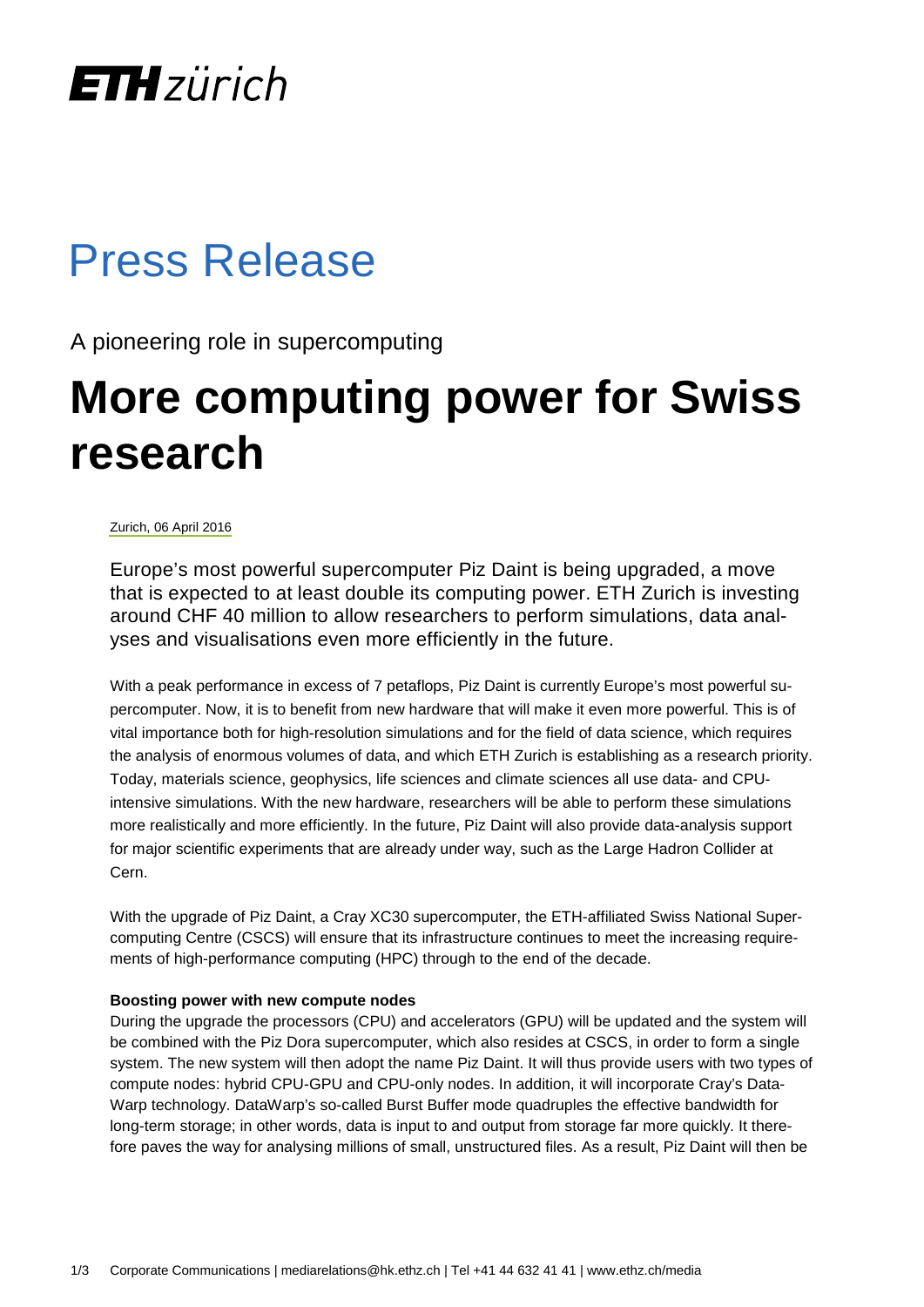able to transfer initial results to a specialised area of the supercomputer for analysis while calculations are still under way.

"Although slightly reduced in physical size, Piz Daint will become considerably more powerful as a result of the upgrade, particularly because we will be able to significantly increase bandwidth in the most important areas," says CSCS Director Thomas Schulthess. "Piz Daint will remain an energyefficient, balanced system, but will now offer increased flexibility." In other words, the system will allow simulations or data analyses to be scaled to a few nodes or thousands of nodes.

#### **Data science is the future**

The Piz Daint upgrade is scheduled for the last quarter of this year. ETH Zurich will invest around CHF 40 million, which the computing centre was awarded by the ETH Board as part of its dispatch on the promotion of education, research and innovation (ERI Dispatch). "Data is a commodity of the future, and data science is the tool that allows us to exploit this commodity for the benefit of society. That's why it is important to invest in the best possible infrastructure at an early stage," says Professor Ulrich Weidmann, ETH Vice President for Human Resources and Infrastructure. The upgrade is intended to bolster Switzerland's position as a centre for scientific research and to safeguard its pioneering role in European supercomputing.

#### **Close cooperation between science and industry**

Cooperation on future development of supercomputing platforms is regulated by existing contracts between ETH Zurich and Cray and NVIDIA. The Piz Daint upgrade also falls within this context. Specifically, the Piz Daint system will see an upgrade of its Intel CPUs from Sandy Bridge to Haswell architecture, and an upgrade of its NVIDIA Tesla graphics processors (GPUs) from Kepler to the nextgeneration Pascal architecture.

"One of the key elements of the partnership between Cray and CSCS was the close cooperation with users to develop innovative computing environments such as Piz Daint," said Peter Ungaro, Cray President and CEO. "Together, on the basis of a clearly defined development plan, we will provide users from science and industry with a solution that reflects our shared vision of a unified environment to support scientific applications and data analyses."

"We are pleased that CSCS has opted for Pascal-based Tesla graphics processors, which will speed up critical research carried out by a great number of scientists," said Ian Buck, Vice President of Accelerated Computing at NVIDIA. "They are using Piz Daint to tackle some of the most important challenges of our time. Pascal-based GPUs offer a huge leap forward in application performance, which will allow CSCS to push the limits of scientific discovery."